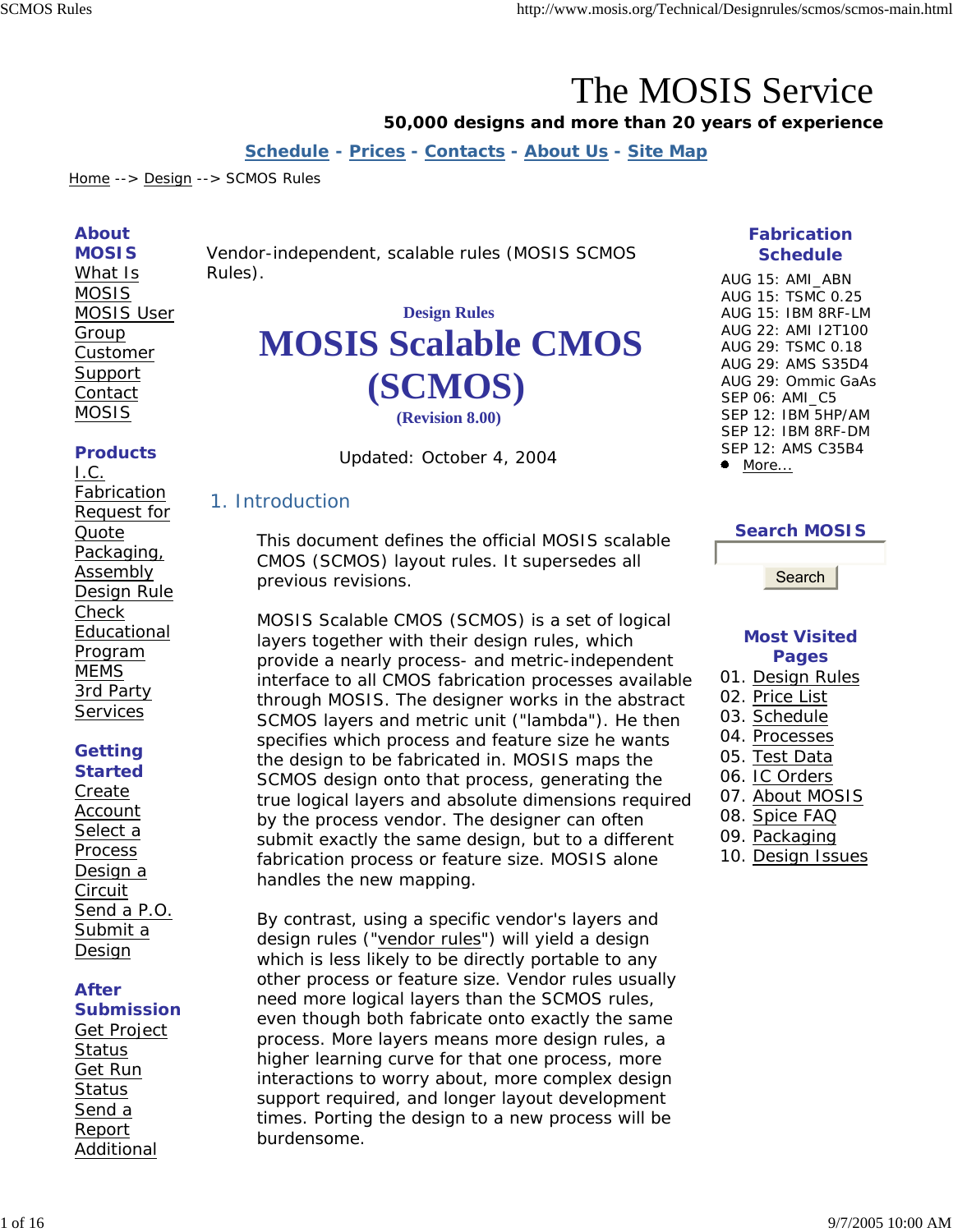#### Parts

#### **Information**

Price List Fabrication **Schedule** Design Rules Design Flows Electrical **Parameters** Layer Maps Processes Available SPICE Parameters

#### **Documents**

**Proprietary Agreements** and Access Requests Academic Institutions

#### **Other**

Web Forms FAQs **Technical Notes** Resources on the Internet

Site Map

SCMOS designers access process-specific features by using MOSIS-provided abstract layers which implement those features. For example, a designer wishing to use second-poly would use the MOSIS-provided second-poly abstract layer, but must then submit to a process providing for two polysilicon layers. In the same way, designers may access multiple metals, or different types of analog structures such as capacitors and resistors, without having to learn any new set of design rules for the more standard layers such as metal-1.

Vendor rules may be more appropriate when seeking maximal use of silicon area, more direct control over analog circuit parameters, or for very large production runs, where the added investment in development time and loss of design portability is clearly justified. However the advantages of using SCMOS rules may far outweigh such concerns, and should be considered.

#### 1.1 SCMOS Design Rules

In the SCMOS rules, circuit geometries are specified in the Mead and Conway's lambda based methodology [1]. The unit of measurement, lambda, can easily be scaled to different fabrication processes as semiconductor technology advances.

Each design has a technology-code associated with the layout file. Each technology-code may have one or more associated options added for the purpose of specifying either (a) special features for the target process or (b) the presence of novel devices in the design. At the time of this revision, MOSIS is offering CMOS processes with feature sizes from 1.5 micron to 0.18 micron.

#### 2. Standard SCMOS

The standard CMOS technology accessed by MOSIS is a single polysilicon, double metal, bulk CMOS process with enhancement-mode n-MOSFET and p-MOSFET devices [3].

<sup>2.1.</sup> Well Type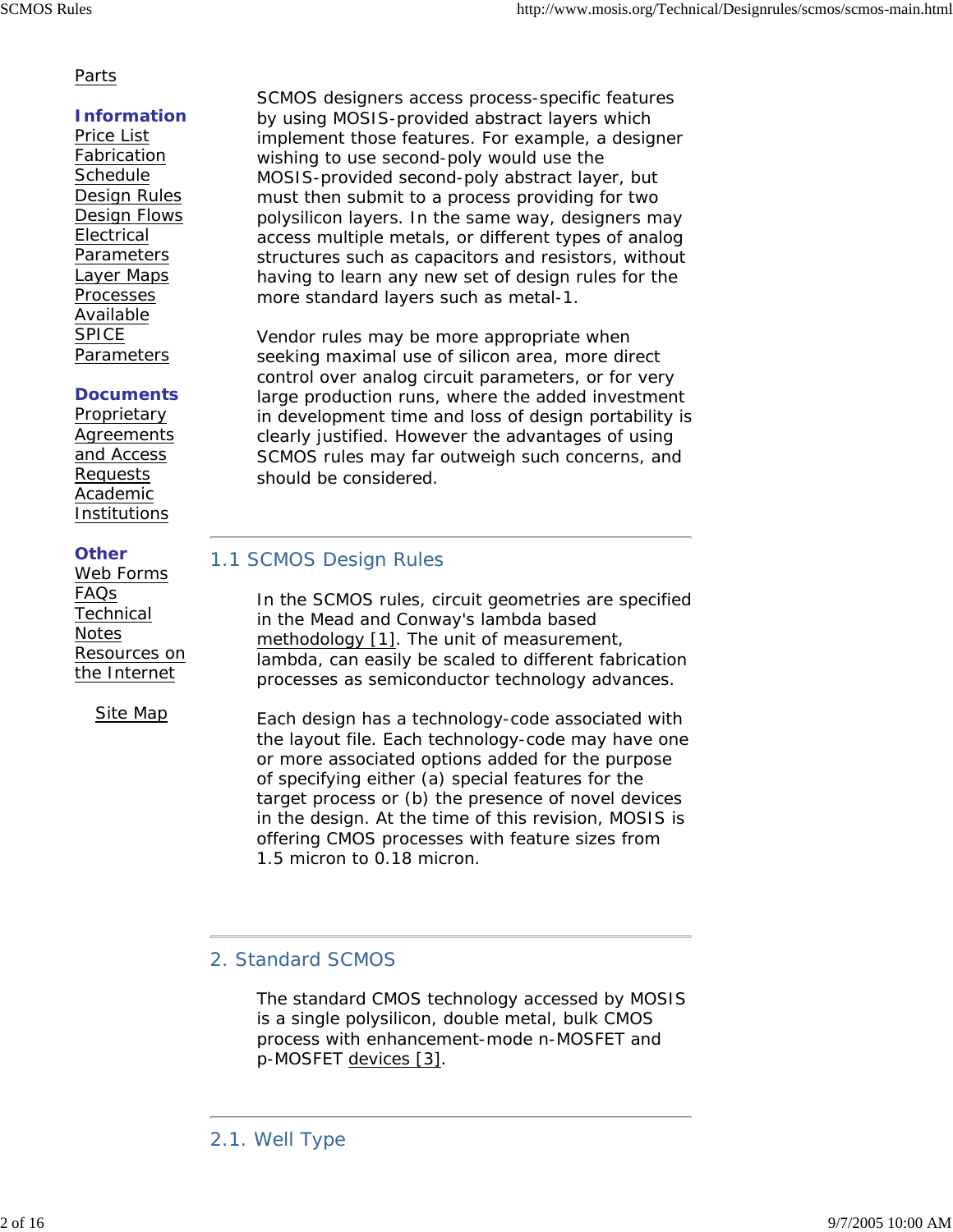The Scalable CMOS (SC) rules support both *n*-well and *p*-well processes. MOSIS recognizes three base technology codes that let the designer specify the well type of the process selected. SCN specifies an *n*-well process, SCP specifies a *p*-well process, and SCE indicates that the designer is willing to utilize a process of either *n*-well or *p*-well.

An SCE design must provide both a drawn *n*-well and a drawn *p*-well; MOSIS will use the well that corresponds to the selected process and ignore the other well. As a convenience, SCN and SCP designs may also include the other well (*p*-well in an SCN design or *n*-well in an SCP design), but it will always be ignored.

MOSIS currently offers only *n*-well processes or foundry-designated twin-well processes that from the design and process flow standpoints are equivalent to *n*-well processes. These twin-well processes may have options (deep *n*-well) that provide independently isolated *p*-wells. For all of these processes at this time use the technology code SCN. SCP is currently not supported, and SCE is treated exactly as SCN.

#### 2.2. SCMOS Options

SCMOS options are used to designate projects that use additional layers beyond the standard single-poly, double metal CMOS. Each option is called out with a designator that is appended to the basic technology-code. Please note that not all possible combinations are available. The current list is shown in Table 1.

MOSIS has not issued SCMOS design rules for some vendor-supported options. For example, any designer using the SCMOS rules who wants the TSMC Thick\_Top\_Metal must draw the top metal to comply with the TSMC rules for that layer. Questions about other non-SCMOS layers should be directed to support@mosis.org.

| nation $ $ Long Form $ $ | Description |
|--------------------------|-------------|

Table 1: SCMOS Technology Options

| Designation   Long Form |           | Description                                                                      |
|-------------------------|-----------|----------------------------------------------------------------------------------|
| н.                      | Electrode | Adds a second polysilicon<br>layer (poly2) that can<br>serve either as the upper |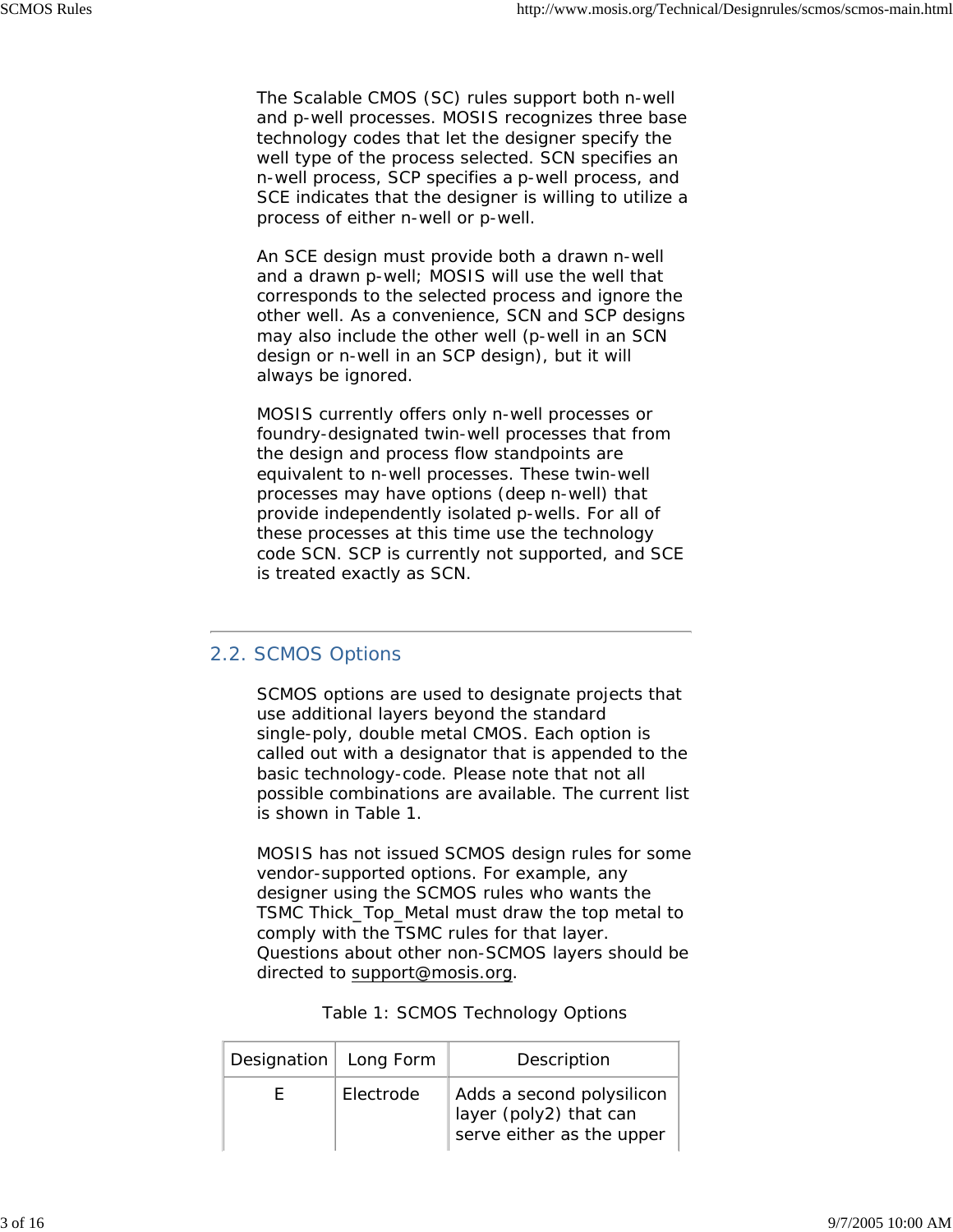|             |                     | electrode of a poly<br>capacitor or (1.5 micron<br>only) as a gate for<br>transistors            |
|-------------|---------------------|--------------------------------------------------------------------------------------------------|
| A           | Analog              | Adds electrode (as in E<br>option), plus layers for<br>vertical NPN transistor<br>pbase          |
| 3M          | 3 Metal             | Adds second via (via2)<br>and third metal (metal3)<br>layers                                     |
| 4M          | 4 Metal             | Adds 3M plus third via<br>(via3) and fourth metal<br>(metal4) layers                             |
| 5M          | 5 Metal             | Adds 4M plus fourth via<br>(via4) and fifth metal<br>(metal5) layers                             |
| 6M          | 6 Metal             | Adds 5M plus fifth via<br>(via5) and sixth metal<br>(metal6) layers                              |
| LC          | Linear<br>Capacitor | Adds a cap_well layer for<br>linear capacitors                                                   |
| РC          | Poly Cap            | Adds poly_cap, a<br>different layer for linear<br>capacitors                                     |
| <b>SUBM</b> | Sub-Micron          | Uses revised layout rules<br>for better fit to<br>sub-micron processes<br>(see section 2.4)      |
| DEEP        | Deep                | Uses revised layout rules<br>for better fit to deep<br>sub-micron processes<br>(see section 2.4) |

For options available to specific processes, see Tables 2a and 2b.

| Table 2a: MOSIS SCMOS-Compatible Mappings |  |
|-------------------------------------------|--|
|                                           |  |

| Foundry | <b>Process</b>                | Lambda<br>(micro-<br>meters) | Options              |
|---------|-------------------------------|------------------------------|----------------------|
| AMI     | ABN (1.5 micron<br>$n$ -well) | 0.80                         | SCNA,<br><b>SCNE</b> |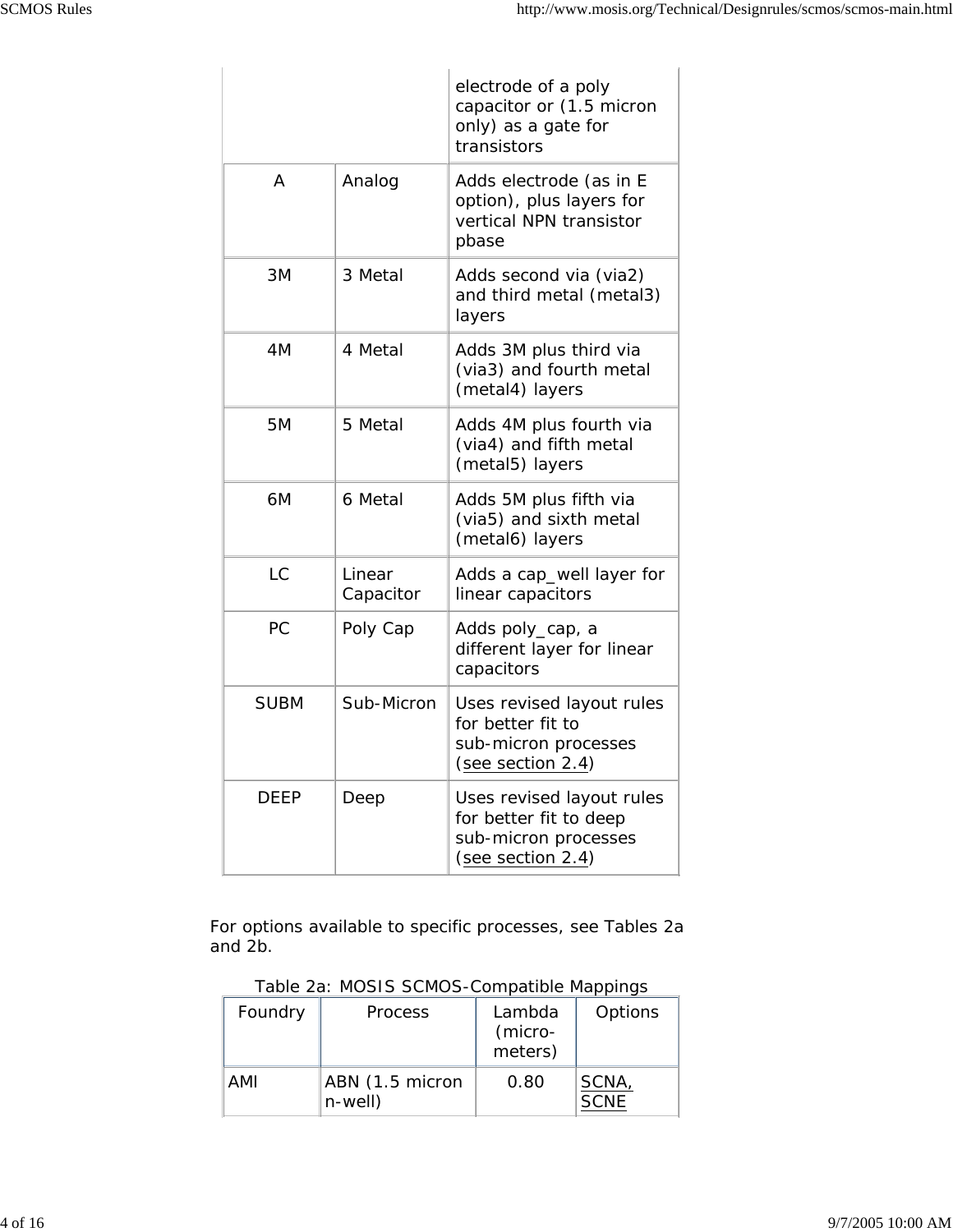| AMI         | C3O (0.35<br>micron n-well)                                  | 0.25 | SCN4M,<br>SCN4ME  |
|-------------|--------------------------------------------------------------|------|-------------------|
| AMI         | C5F/N (0.5<br>micron n-well)                                 | 0.35 | SCN3M,<br>SCN3ME  |
| Agilent/HP  | AMOS14TB (0.5<br>micron n-well)                              | 0.35 | SCN3M,<br>SCN3MLC |
| <b>TSMC</b> | $0.35$ micron<br>2P4M (4 Metal<br>Polycided, 3.3<br>$V/5$ V) | 0.25 | SCN4ME            |
| <b>TSMC</b> | $0.35$ micron<br>1P4M (4 Metal<br>Silicided, 3.3 V/5<br>V)   | 0.25 | SCN4M             |

#### Table 2b: MOSIS SCMOS\_SUBM-Compatible Mappings

| Foundry     | Process                                                       | Lambda<br>(micro-<br>meters) | Options                     |
|-------------|---------------------------------------------------------------|------------------------------|-----------------------------|
| AMI         | C3O (0.35<br>micron<br>$n$ -well)                             | 0.20                         | SCN4M_SUBM,<br>SCN4ME_SUBM  |
| AMI         | C5F/N (0.5<br>micron<br>$n$ -well)                            | 0.30                         | SCN3M_SUBM,<br>SCN3ME_SUBM  |
| Agilent/HP  | AMOS14TB<br>(0.5 micron<br>$n$ -well)                         | 0.30                         | SCN3M_SUBM,<br>SCN3MLC_SUBM |
| <b>TSMC</b> | 0.35 micron<br>2P4M (4<br>Metal<br>Polycided,<br>3.3 V/5 V    | 0.20                         | SCN4ME_SUBM                 |
| <b>TSMC</b> | 0.35 micron<br>1P4M (4<br>Metal<br>Silicided, 3.3<br>$V/5$ V) | 0.20                         | SCN4M_SUBM                  |
| <b>TSMC</b> | 0.25 micron<br>5 Metal 1<br>Poly (2.5<br>V/3.3 V              | 0.15                         | SCN5M_SUBM                  |
| <b>TSMC</b> | 0.18 micron<br>6 Metal 1<br>Poly (1.8<br>V/3.3 V)             | 0.10                         | SCN6M_SUBM                  |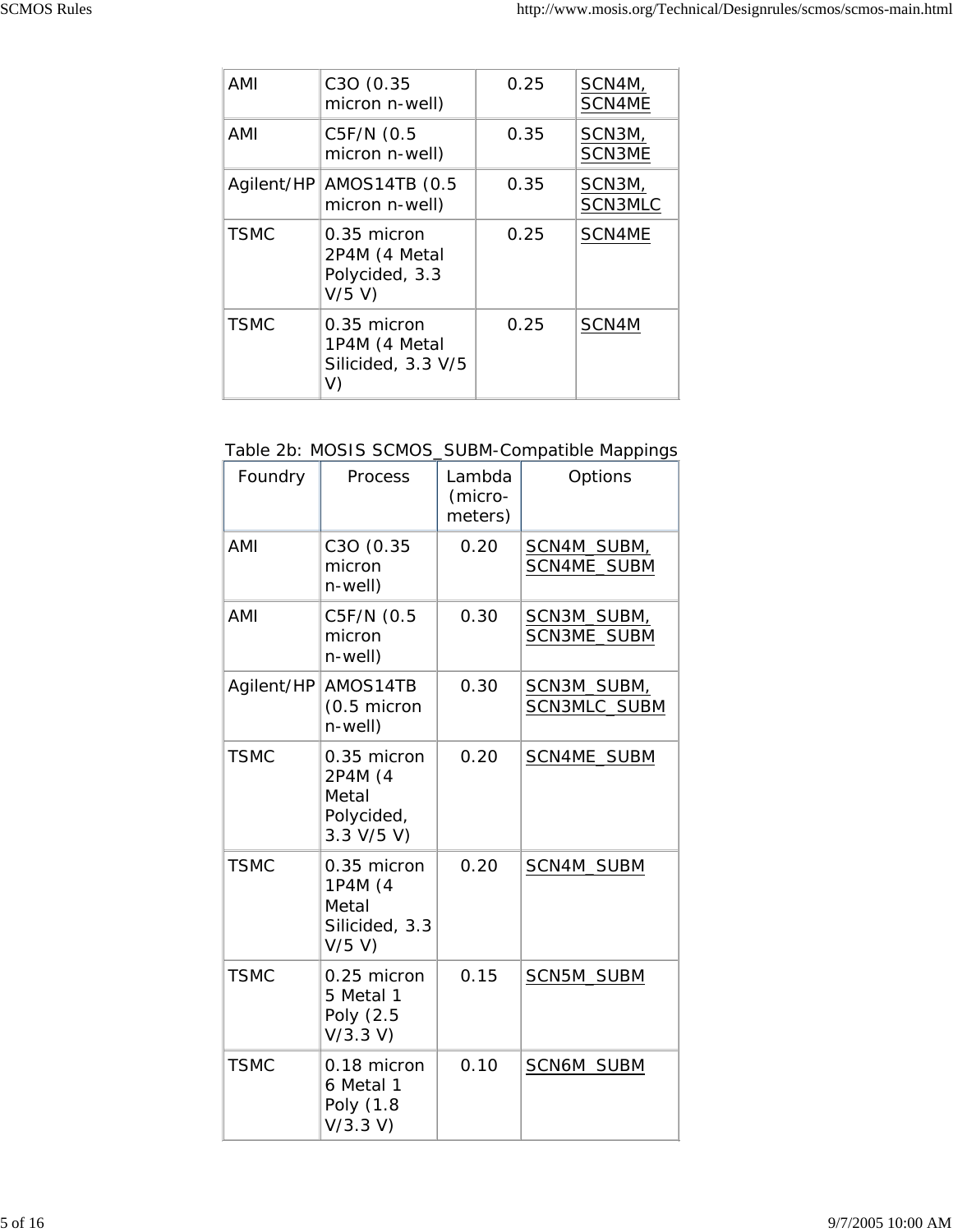| Foundry     | <b>Process</b>                                     | Lambda<br>(micro-<br>meters) | Options           |
|-------------|----------------------------------------------------|------------------------------|-------------------|
| <b>TSMC</b> | $0.25$ micron $5$<br>Metal 1 Poly<br>(2.5 V/3.3 V) | 0.12                         | SCN5M_DEEP        |
| <b>TSMC</b> | $0.18$ micron 6<br>Metal 1 Poly<br>(1.8 V/3.3 V)   | 0.09                         | <b>SCN6M_DEEP</b> |

Table 2c: MOSIS SCMOS\_DEEP-Compatible Mappings

#### 2.3. SCMOS-Compatible Processes

MOSIS currently offers the fabrication processes shown above in Tables 2a, 2b, and 2c. For each process the list of appropriate SCMOS technology-codes is shown.

#### 2.4. SCMOS\_SUBM and SCMOS\_DEEP Rules

The SCMOS layout rules were historically developed for 1.0 to 3.0 micron processes. To take full advantage of sub-micron processes, the SCMOS rules were revised to create SCMOS\_SUBM. By increasing the lambda size for some rules (those that didn't shrink as fast in practice as did the overall scheme of things), the sub-micron rules allow for use of a smaller value of lambda, and better fit to these small feature size processes.

The SCMOS\_SUBM rules were revised again at the 0.25 micron regime to better fit the typical deep submicron processes, creating the SCMOS\_DEEP variant.

Table 3a lists the differences between SCMOS and SCMOS sub-micron. Table 3b lists the differences between SCMOS sub-micron and SCMOS deep.

| Table 3a: SCMOS and SCMOS Sub-micron |
|--------------------------------------|
| Differences Differences              |

| Rule | Description                                                    | SCMOS <sup> </sup> | SCMOS<br>sub-micron |
|------|----------------------------------------------------------------|--------------------|---------------------|
|      | $\begin{array}{c c} 1.1, \hline 1.7, 1 \end{array}$ Well width | 10                 | 1 2                 |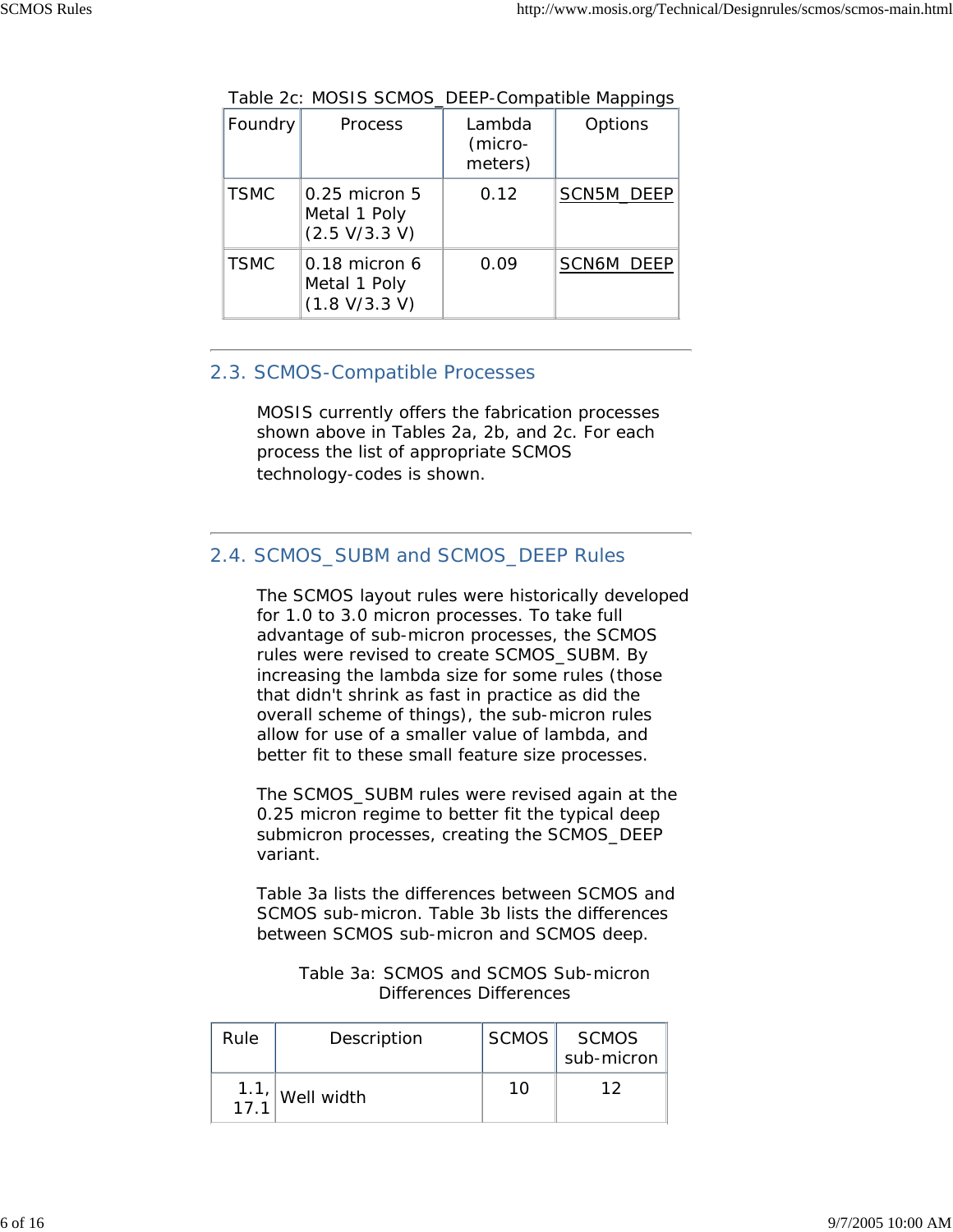|      | 1.2, Well space<br>17.2 (different potential)                                                | 9              | 18           |
|------|----------------------------------------------------------------------------------------------|----------------|--------------|
|      | 2.3 Well overlap<br>(space) to transistor                                                    | 5              | 6            |
|      | 3.2 Poly space                                                                               | $\overline{2}$ | 3            |
| 6.3  | 5.3, Contact space                                                                           | $\overline{2}$ | 3            |
|      | 5.5b Contact to Poly<br>space to Poly                                                        | 4              | 5            |
| 7.2  | Metal1 space                                                                                 | 2              | 3            |
|      | 7.4 Minimum space<br>(when metal line is<br>wider than 10 lambda)                            | $\overline{4}$ | 6            |
|      | 8.5 Via on flat                                                                              | $\overline{2}$ | Unrestricted |
|      | 11.1 Poly2 width                                                                             | 3              | 7            |
|      | 11.3 Poly2 overlap                                                                           | $\overline{2}$ | 5            |
|      | 11.5 Space to Poly2 contact                                                                  | 3              | 6            |
|      | 13.2 Poly2 contact space                                                                     | $\overline{2}$ | 3            |
| 15.1 | Metal3 width<br>(3 metal process only)                                                       | 6              | 5            |
|      | 15.2 Metal3 space<br>(3 metal process only)                                                  | $\overline{4}$ | 3            |
|      | 15.4 Minimum space<br>(when metal line is<br>wider than 10 lambda)<br>(3 metal process only) | 8              | 6            |
| 17.3 | Minimum spacing to<br>external Active                                                        | 5              | 6            |
| 17.4 | Minimum overlap of<br>Active                                                                 | 5              | 6            |

#### Table 3b: SCMOS Sub-micron and SCMOS Deep **Differences**

| Rule | Description                                  | <b>SCMOS</b><br>sub-micron | <b>SCMOS</b><br><b>DEEP</b> |
|------|----------------------------------------------|----------------------------|-----------------------------|
|      | 3.2 Poly space<br>over field                 | З                          | 3                           |
|      | 3.2.a Poly space<br>over Active              |                            |                             |
|      | $3.3$ Minimum<br>gate extension<br>of Active |                            | 2.5                         |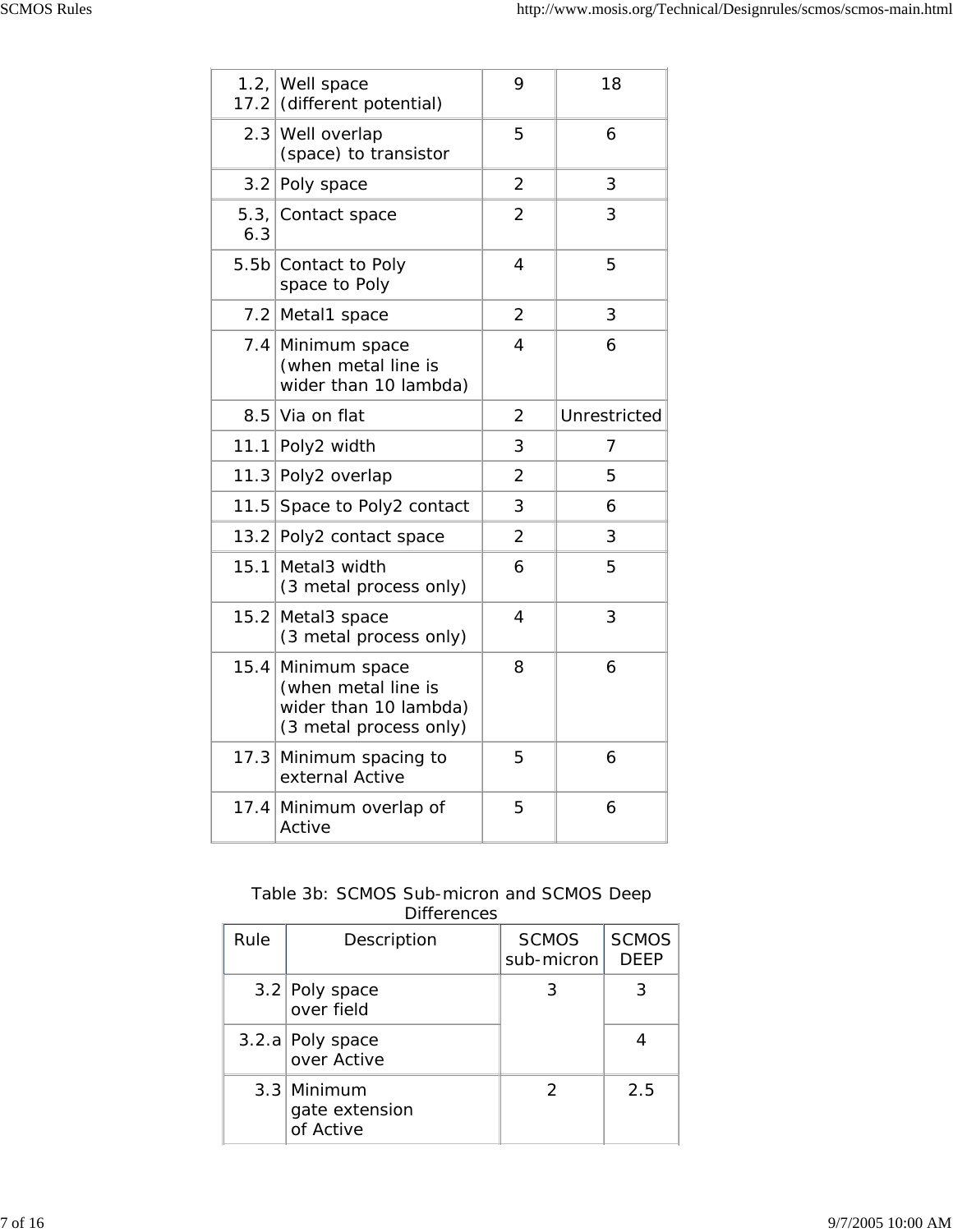| 3.4  | Active extension                                                                                    | 3            | 4            |
|------|-----------------------------------------------------------------------------------------------------|--------------|--------------|
|      | beyond Poly                                                                                         |              |              |
|      | 4.3 Select overlap<br>of Contact                                                                    | 1            | 1.5          |
|      | 4.4 Select width and space<br>$(p+ to p+ or n+ to n+)$                                              | 2            | 4            |
| 6.3  | 5.3, Contact spacing                                                                                | 3            | 4            |
| 8.1  | Via width                                                                                           | 2            | 3            |
|      | 9.2 Metal2 space                                                                                    | 3            | 4            |
|      | 9.4 Minimum space<br>(when metal line is<br>wider than 10 lambda)                                   | 6            | 8            |
|      | 14.1 Via2 width                                                                                     | 2            | 3            |
|      | 15.2 Metal3 space                                                                                   | 3            | 4            |
|      | 15.4 Minimum space<br>(when metal line is<br>wider than 10 lambda)<br>(for $4+$ metal<br>processes) | 6            | 8            |
|      | 21.1 Via3 width                                                                                     | 2            | 3            |
|      | 22.2 Metal4 space<br>(for $5+$ metal<br>processes)                                                  | 3            | 4            |
| 22.4 | Minimum space<br>(when metal line is<br>wider than 10 lambda)                                       | 6            | 8            |
|      | 25.1 Exact size                                                                                     | 2 x 2        | $3 \times 3$ |
|      | 26.2 Metal5 space                                                                                   | 3            | 4            |
| 26.3 | Minimum overlap of<br>Via4<br>(for 5 metal process<br>only)                                         | 1            | 2            |
| 26.4 | Via4 overlap                                                                                        | 6            | 8            |
| 29.1 | Exact size                                                                                          | $3 \times 3$ | $4 \times 4$ |
| 30.3 | Minimum overlap of<br>Via <sub>5</sub>                                                              | 1            | 2            |
|      |                                                                                                     |              |              |

### 3. CIF and GDS Layer Specification

A user design submitted to MOSIS using the SCMOS rules can be in either Calma GDSII format [2] or Caltech Intermediate Form (CIF version 2.0) [1].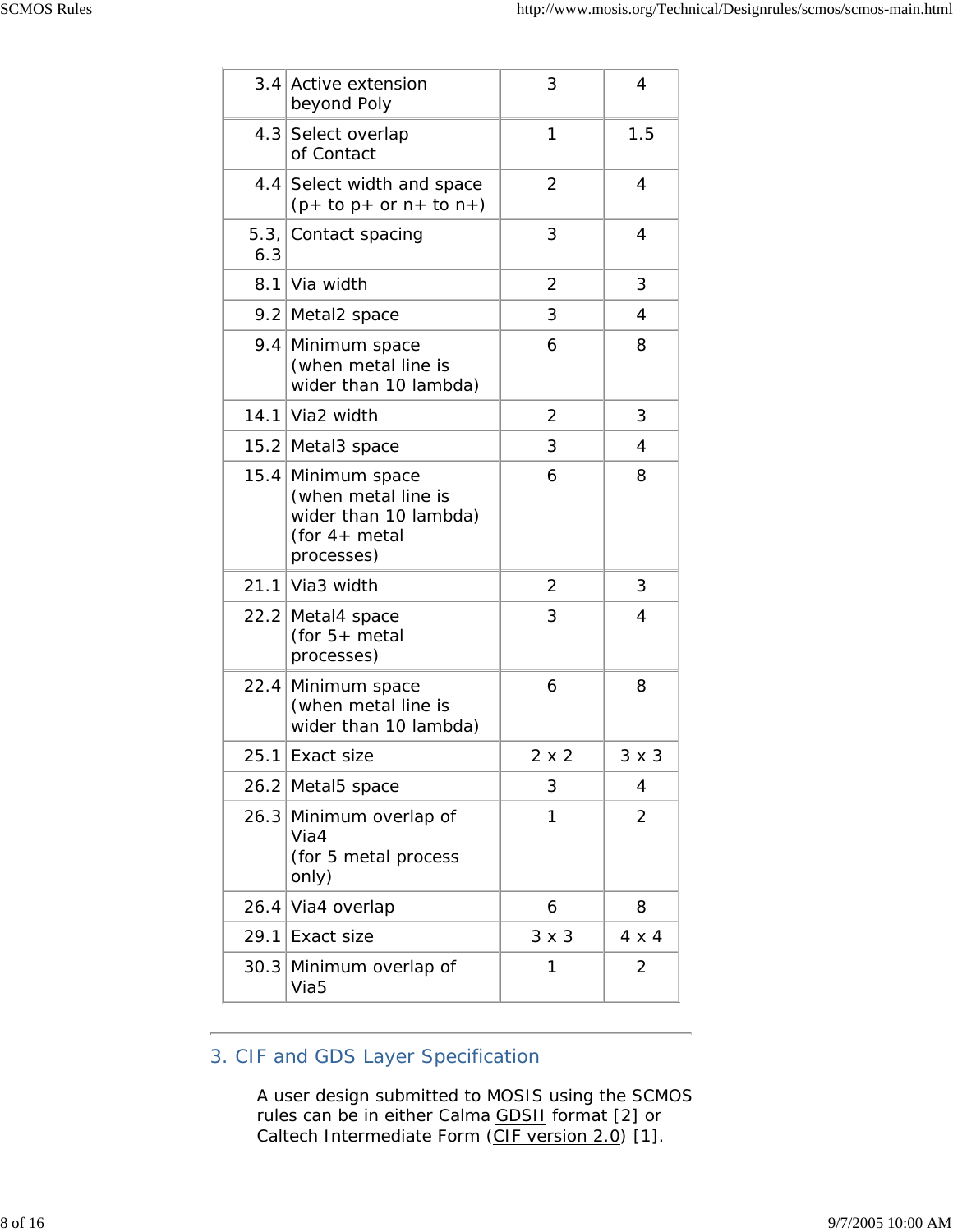The two are completely interchangable. Note that all submitted CIF and GDS files have already been scaled before submission, and are always in absolute metric units -- never in lambda units.

GDSII is a binary format, while CIF is a plain ASCII text. For detailed syntax and semantic specifications of GDS and CIF, refer to [2] and [1] respectively.

In GDS format, a design layer is specified as a number between 0 and 255. MOSIS SCMOS now reserves layer numbers 21 through 62, inclusive, for drawn layout. Layers 0 through 20 plus layers 63 and above can be used by designers for their own purposes and will be ignored by MOSIS.

Users should be aware that there is only one contact mask layer, although several separate layers were defined and are retained for backward compatibility. A complete list of SCMOS layers is shown in Table 4, along with a list by technology code in Table 5.

| Layer                         | <b>GDS</b> | <b>CIF</b> | <b>CIF</b><br>Synonym | Rule<br>Section | <b>Notes</b>                                                              |
|-------------------------------|------------|------------|-----------------------|-----------------|---------------------------------------------------------------------------|
| N_WELL                        | 42         | <b>CWN</b> |                       | <u> 1</u>       |                                                                           |
| <b>P_WELL</b>                 | 41         | <b>CWP</b> |                       | 1               | <b>SCPxx</b>                                                              |
| CAP_WELL                      | 59         | <b>CWC</b> |                       |                 | 17, 18 SCN3MLC                                                            |
| <b>ACTIVE</b>                 | 43         | CAA        |                       | $\overline{2}$  |                                                                           |
| <u>THICK</u><br><b>ACTIVE</b> | 60         | <b>CTA</b> |                       | $\sqrt{24}$     | SCN4M<br>(TSMC<br>only),<br>SCN4ME,<br>SCN5M,<br>SCN6M                    |
| <b>PBASE</b>                  | 58         | CBA        |                       |                 | <u>16 SCNA</u>                                                            |
| POLY_CAP1                     | 28         | <b>CPC</b> |                       | $\overline{23}$ | <b>SCNPC</b>                                                              |
| <b>POLY</b>                   | 46         | <b>CPG</b> |                       | $\overline{3}$  |                                                                           |
| SILICIDE_<br><b>BLOCK</b>     | 29         | <b>CSB</b> |                       | 20 <sup>2</sup> | SCN3M<br>(Agilent/HP<br>only),<br>SCN3MLC,<br>SCN4M<br>(TSMC<br>$only)$ , |

#### Table 4: SCMOS Layer Map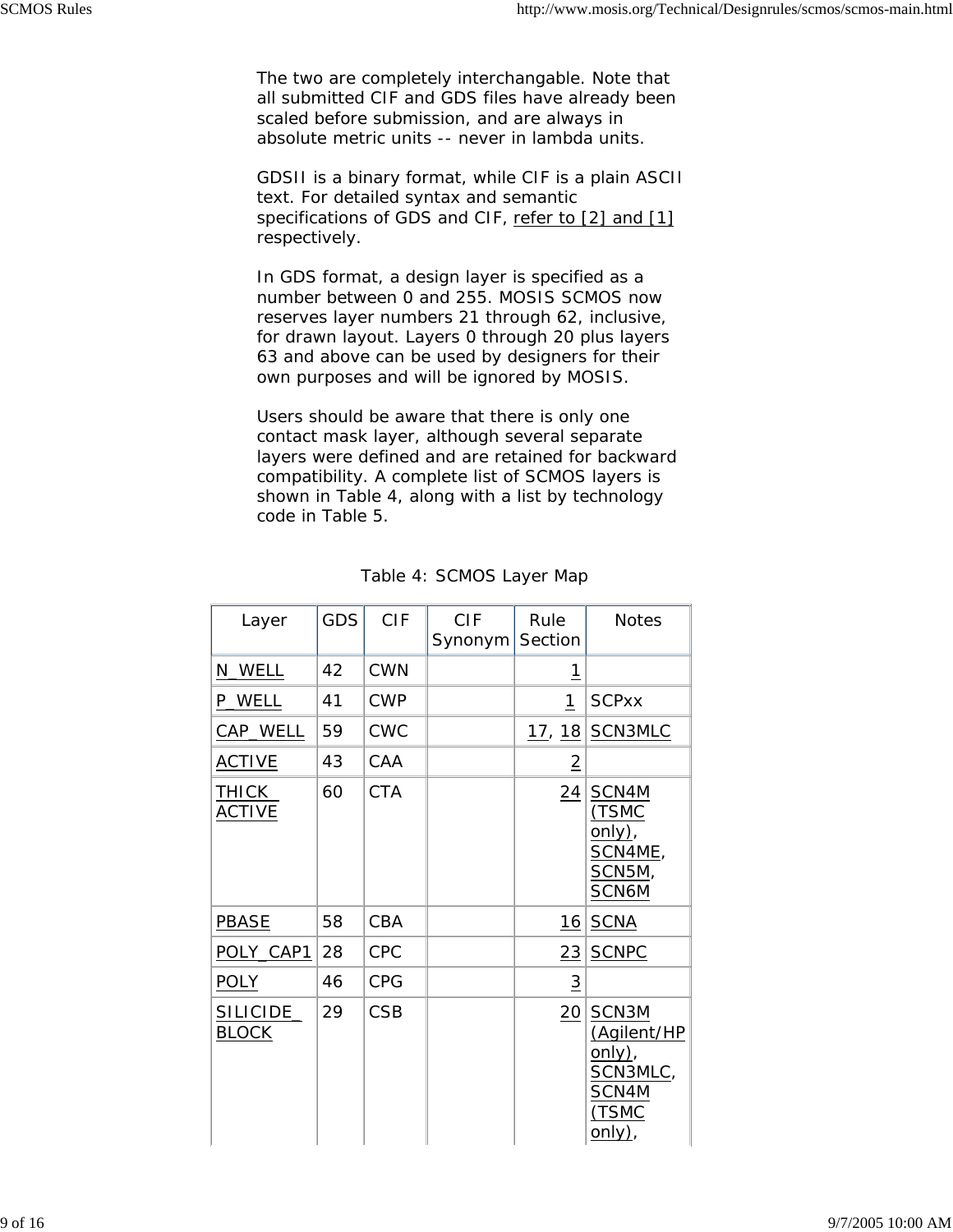|                          |    |                 |            |                          | <b>SCN5M,</b><br>SCN6M                                                      |
|--------------------------|----|-----------------|------------|--------------------------|-----------------------------------------------------------------------------|
| N_PLUS_<br><b>SELECT</b> | 45 | <b>CSN</b>      |            | $\overline{4}$           |                                                                             |
| P_PLUS<br><b>SELECT</b>  | 44 | <b>CSP</b>      |            | $\overline{4}$           |                                                                             |
| POLY <sub>2</sub>        | 56 | <b>CEL</b>      |            | 11, 12, SCNE,<br>13      | SCNA,<br>SCN3ME,<br>SCN4ME                                                  |
| HI_RES<br><b>IMPLANT</b> | 34 | <b>CHR</b>      |            | <u>27</u>                | SCN3ME                                                                      |
| CONTACT                  | 25 | CCC             | CCG        | $\frac{5}{6}$ , 6,<br>13 |                                                                             |
| POLY_<br>CONTACT         | 47 | <b>CCP</b>      |            | $5\phantom{.}$           | Can be<br>replaced<br>by<br>CONTACT                                         |
| <b>ACTIVE</b><br>CONTACT | 48 | <b>CCA</b>      |            |                          | 6 Can be<br>replaced<br>by<br>CONTACT                                       |
| POLY2<br>CONTACT         | 55 | <b>CCE</b>      |            | 13                       | SCNE,<br>SCNA,<br>SCN3ME,<br>SCN4ME<br>Can be<br>replaced<br>by<br>CONTACT. |
| METAL1                   | 49 | CM <sub>1</sub> | <b>CMF</b> | $\overline{1}$           |                                                                             |
| VIA                      | 50 | CV1             | <b>CVA</b> | 8                        |                                                                             |
| METAL <sub>2</sub>       | 51 | CM <sub>2</sub> | <b>CMS</b> | $\overline{9}$           |                                                                             |
| VIA2                     | 61 | CV <sub>2</sub> | <b>CVS</b> | 14                       | SCN3M,<br>SCN3ME,<br>SCN3MLC,<br>SCN4M,<br>SCN4ME,<br>SCN5M,<br>SCN6M       |
| METAL3                   | 62 | CM <sub>3</sub> | <b>CMT</b> | 15                       | SCN3M,<br>SCN3ME,<br>SCN3MLC,<br>SCN4M,<br>SCN4ME,<br>SCN5M,<br>SCN6M       |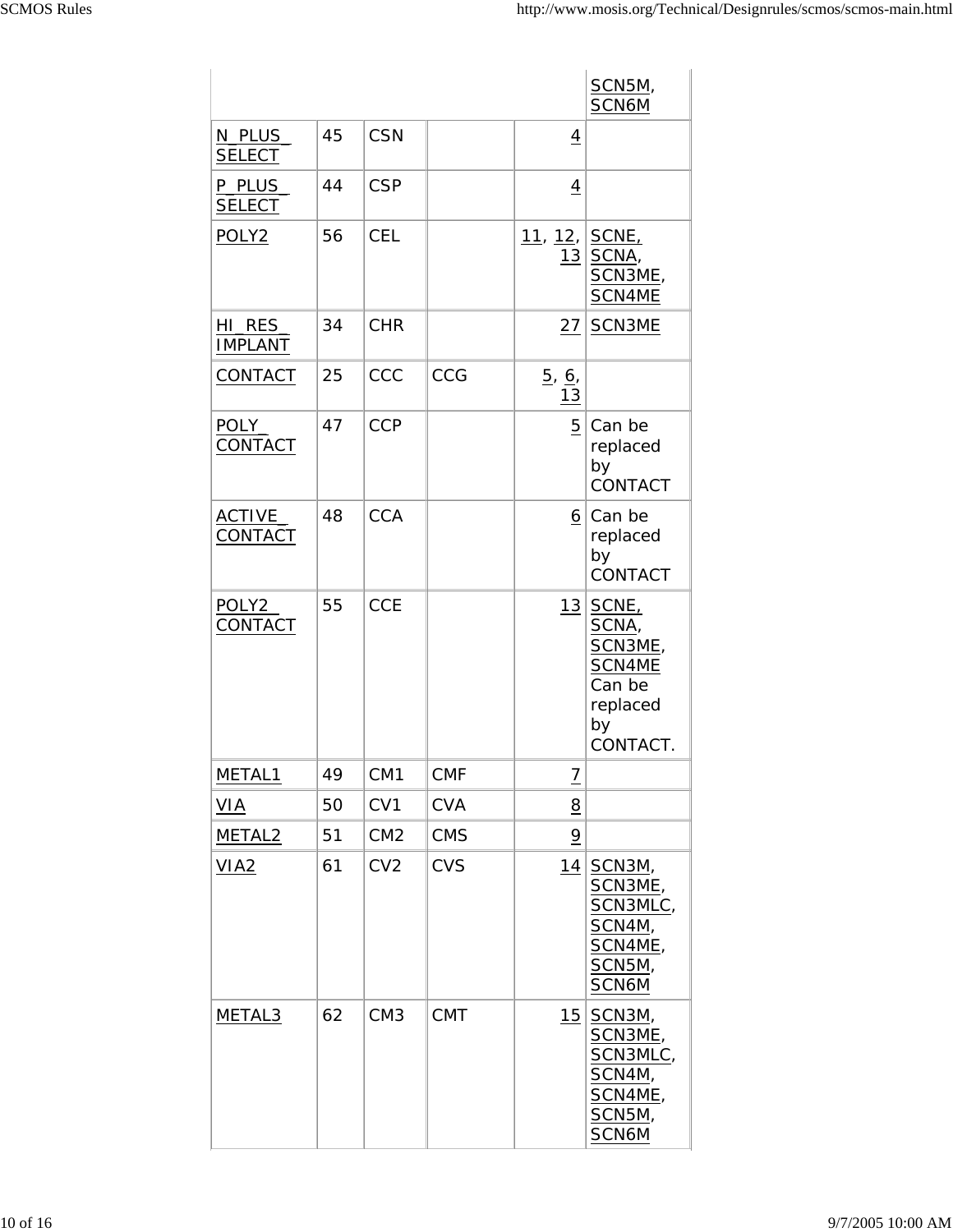| VIA3                     | 30   | CV <sub>3</sub> | <b>CVT</b> | 21              | SCN4M,<br>SCN4ME,<br>SCN5M,<br>SCN6M          |
|--------------------------|------|-----------------|------------|-----------------|-----------------------------------------------|
| METAL4                   | 31   | CM4             | <b>CMQ</b> | $\sqrt{22}$     | SCN4M,<br>SCN4ME,<br>SCN5M,<br>SCN6M          |
| CAP_TOP_<br><b>METAL</b> | 35   | <b>CTM</b>      |            | $\overline{28}$ | SCN5M.<br>SCN6M                               |
| VIA4                     | 32   | CV4             | CVQ        | $\overline{25}$ | SCN5M,<br>SCN6M                               |
| METAL5                   | 33   | CM <sub>5</sub> | <b>CMP</b> | 26              | SCN5M,<br>SCN6M                               |
| VIA <sub>5</sub>         | 36   | CV <sub>5</sub> |            | $\frac{29}{2}$  | SCN6M                                         |
| METAL6                   | 37   | CM <sub>6</sub> |            | 30              | SCN6M                                         |
| DEEP<br>N_WELL           | 38   | <b>CDNW</b>     |            | 31              | SCN5M,<br>SCN6M                               |
| <b>GLASS</b>             | 52   | COG             |            | 10              |                                               |
| <b>PADS</b>              | 26   | <b>XP</b>       |            |                 | Non-fab<br>layer used<br>to highlight<br>pads |
| Comments                 | $-1$ | <b>CX</b>       |            |                 | Comments                                      |

Table 5: Technology-code Map

| Technology<br>code<br>with link to<br>layer map | Layers                                                                                                                                                 |
|-------------------------------------------------|--------------------------------------------------------------------------------------------------------------------------------------------------------|
| <b>SCNE</b>                                     | N_well, Active, N_select, P_select,<br>Poly, Poly2, Contact, Metal1, Via,<br>Metal <sub>2</sub> , Glass                                                |
| <b>SCNA</b>                                     | N_well, Active, N_select, P_select,<br>Poly, Poly2, Contact, Pbase, Metal1,<br>Via, Metal2, Glass                                                      |
| <b>SCNPC</b>                                    | N_well, Active, N_select, P_select,<br>Poly_cap, Poly, Contact, Metal1, Via,<br>Metal <sub>2</sub> , Glass                                             |
| SCN <sub>3</sub> M                              | N_well, Active, N_select, P_select,<br>Poly, Silicide block (Agilent/HP only),<br>Hi_Res_Implant, Contact, Metal1, Via,<br>Metal2, Via2, Metal3, Glass |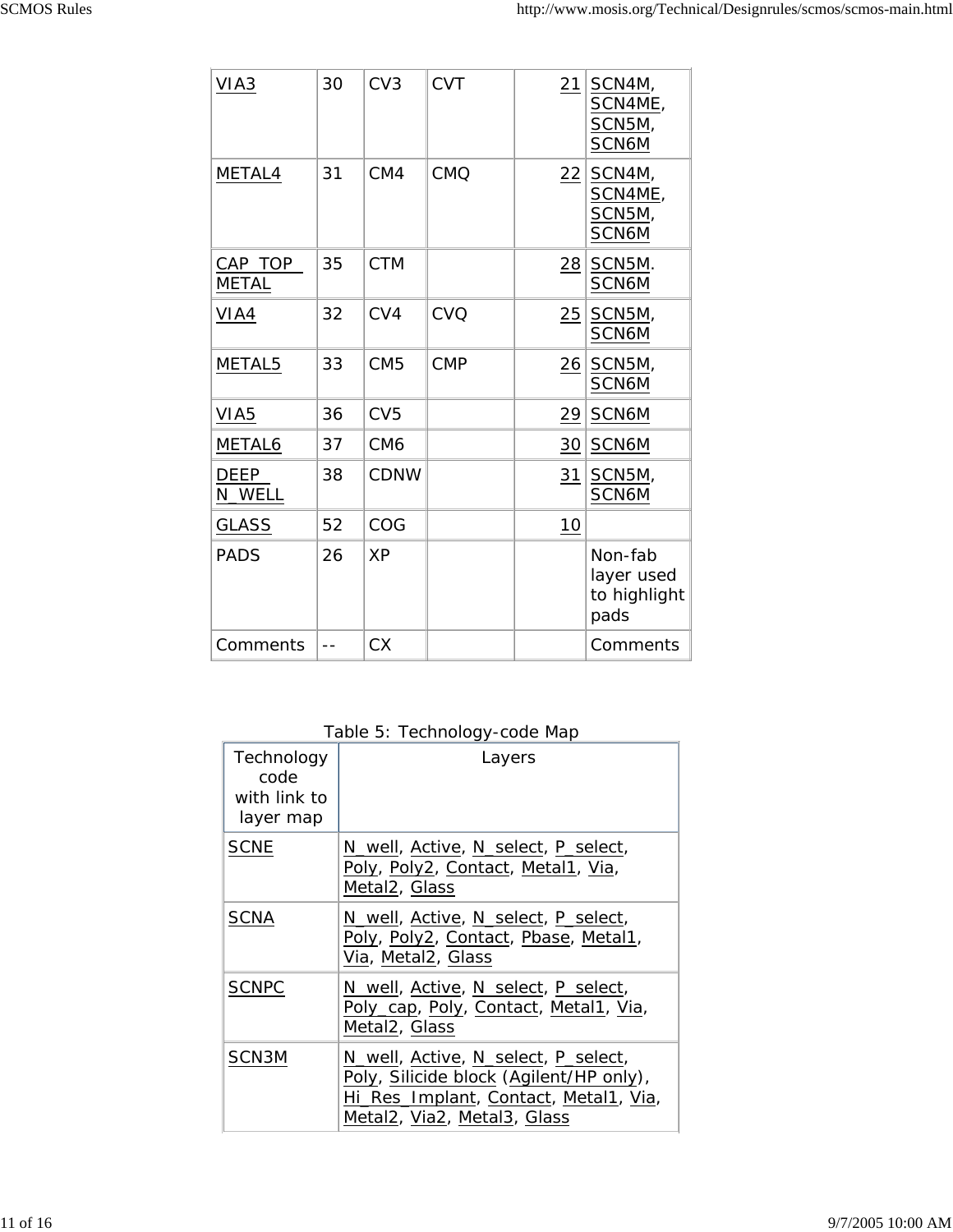| SCN3ME            | N_well, Active, N_select, P_select,<br>Poly, Poly2, Hi_Res_Implant, Contact,<br>Metal1, Via, Metal2, Via2, Metal3, Glass                                                                                    |
|-------------------|-------------------------------------------------------------------------------------------------------------------------------------------------------------------------------------------------------------|
| SCN3MLC           | N_well, Cap_well, Active, N_select,<br>P_select, Poly, Silicide block, Contact,<br>Metal1, Via, Metal2, Via2, Metal3, Glass                                                                                 |
| SCN4M             | N_well, Active, Thick_Active (TSMC<br>only), N_select, P_select, Poly,<br>Contact, Metal1, Via, Metal2, Via2,<br>Metal3, Via3, Metal4, Glass                                                                |
| SCN4ME            | N_well, Active, Thick_Active, N_select,<br>P_select, Poly, Poly2, Contact, Metal1,<br>Via, Metal2, Via2, Metal3, Via3, Metal4,<br>Glass                                                                     |
| SCN <sub>5M</sub> | N_well, Active, Thick_Active, N_select,<br>P_select, Poly, Silicide block, Contact,<br>Metal1, Via, Metal2, Via2, Metal3, Via3,<br>Metal4, Cap_Top_Metal, Via4, Metal5,<br>Deep_N_Well, Glass               |
| SCN6M             | N_well, Active, Thick_Active, N_select,<br>P_select, Poly, Silicide block, Contact,<br>Metal1, Via, Metal2, Via2, Metal3, Via3,<br>Metal4, Via4, Metal5, Cap_Top_Metal,<br>Via5, Metal6, Deep_N_Well, Glass |

#### 4. Minimum Density Rule

Many fine-featured processes utilize CMP (Chemical-Mechanical Polishing) to achieve planarity. Currently, for MOSIS, the Agilent/HP 0.50 micron, the AMI 0.50 micron, and all the 0.35 micron (and smaller) processes are in this category. Effective CMP requires that the variations in feature density on layer be restricted.

See the **following** for more details.

5. Process-Induced Damage Rules - (otherwise known as "Antenna Rules") General Requirements

> The "Antenna Rules" deal with process induced gate oxide damage caused when exposed polysilicon and metal structures, connected to a thin oxide transistor, collect charge from the processing environment (e.g., reactive ion etch) and develop potentials sufficiently large to cause Fowler Nordheim current to flow through the thin oxide.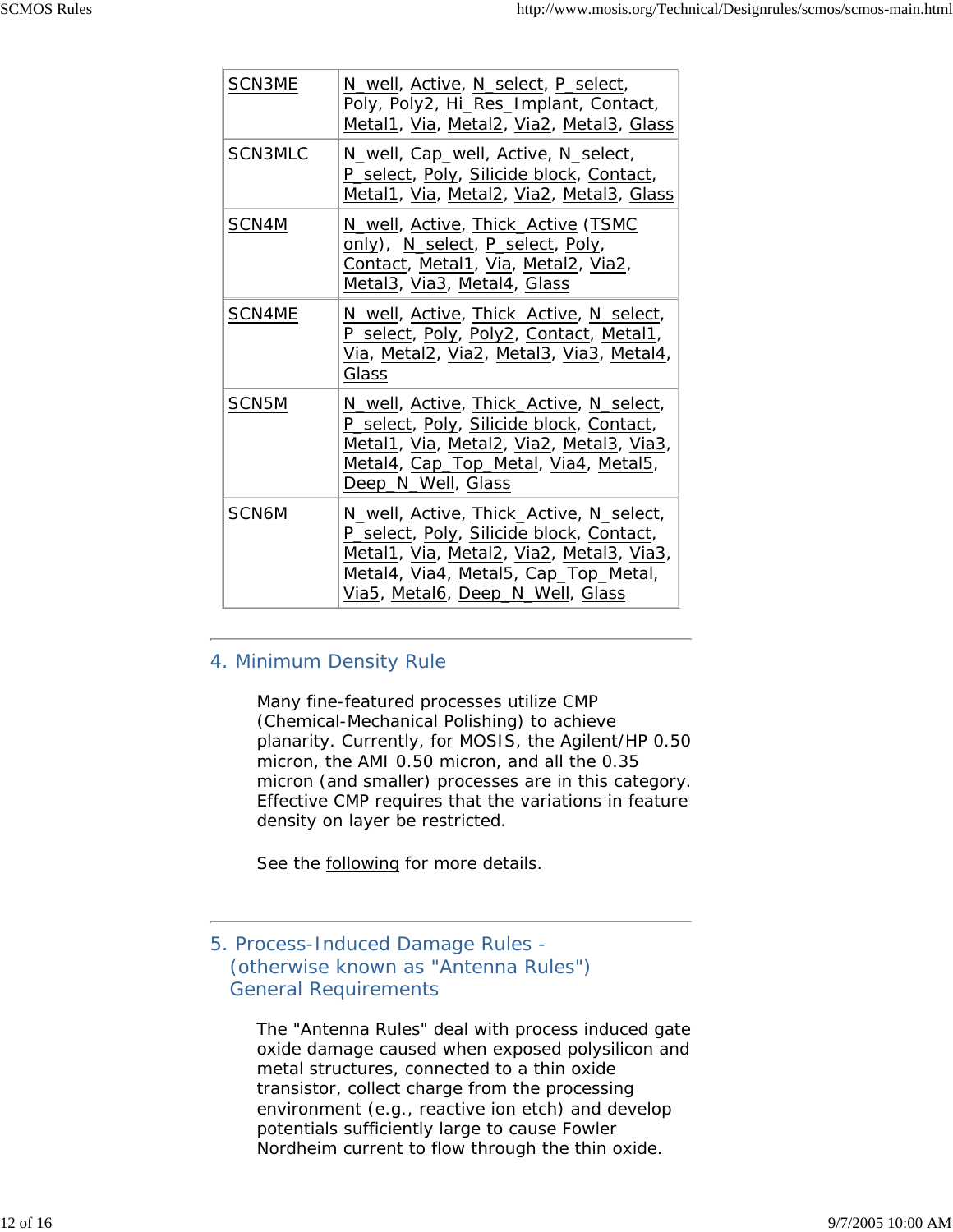Given the known process charge fluence, a figure of exposed conductor area to transistor gate area ratio is determined which guarantees Time Dependent Dielectric Breakdown (TDDB) reliability requirements for the fabricator. Failure to consider antenna rules in a design may lead to either reduced performance in transistors exposed to process induced damage, or may lead to total failure if the antenna rules are seriously violated.

See the following for more details.

#### 6. Support for Arbitrary Via Placement by Process and Technology Codes

Some processes have restrictions on the placement of vias relative to contacts (rule  $8.4$ ) and/or relative to poly and active edges (rule  $8.5$ ). Other processes allow arbitrary placement of vias over these lower features.

The placement of vias directly over contacts or other, lower vias is known as "stacked vias."

| <b>Technology</b><br>code with<br>link to<br>layer map | <b>Process</b>                                                         | 8.4 is<br><b>Waived</b> | $8.5$ is<br>Waived |
|--------------------------------------------------------|------------------------------------------------------------------------|-------------------------|--------------------|
| <b>SCNE</b>                                            | AMI 1.50 (ABN)                                                         | No                      | No                 |
| <b>SCNA</b>                                            | AMI 1.50 (ABN)                                                         | No                      | Nο                 |
| SCN3M                                                  | Agilent/HP 0.50<br>(AMOS14TB)                                          | Nο                      | Yes                |
|                                                        | AMI 0.50 (C5F/N)                                                       | Yes                     | Yes                |
| SCN3ME                                                 | AMI 0.50 (C5F/N)                                                       | Yes                     | Yes                |
| SCN3MLC                                                | Agilent/HP 0.50<br>(AMOS14TB)                                          | Nο                      | Yes                |
| SCN4M                                                  | AMIS 0.35 (C3O),<br>Agilent/HP 0.35<br>(GMOS10QA),<br><b>TSMC 0.35</b> | Yes                     | Yes                |
| SCN4ME                                                 | AMIS 0.35 (C3O),<br><b>TSMC 0.35</b>                                   | Yes                     | Yes                |
| SCN5M                                                  | <b>TSMC 0.25</b>                                                       | Yes                     | Yes                |

Table 6: Applicability of Rules 8.4 and 8.5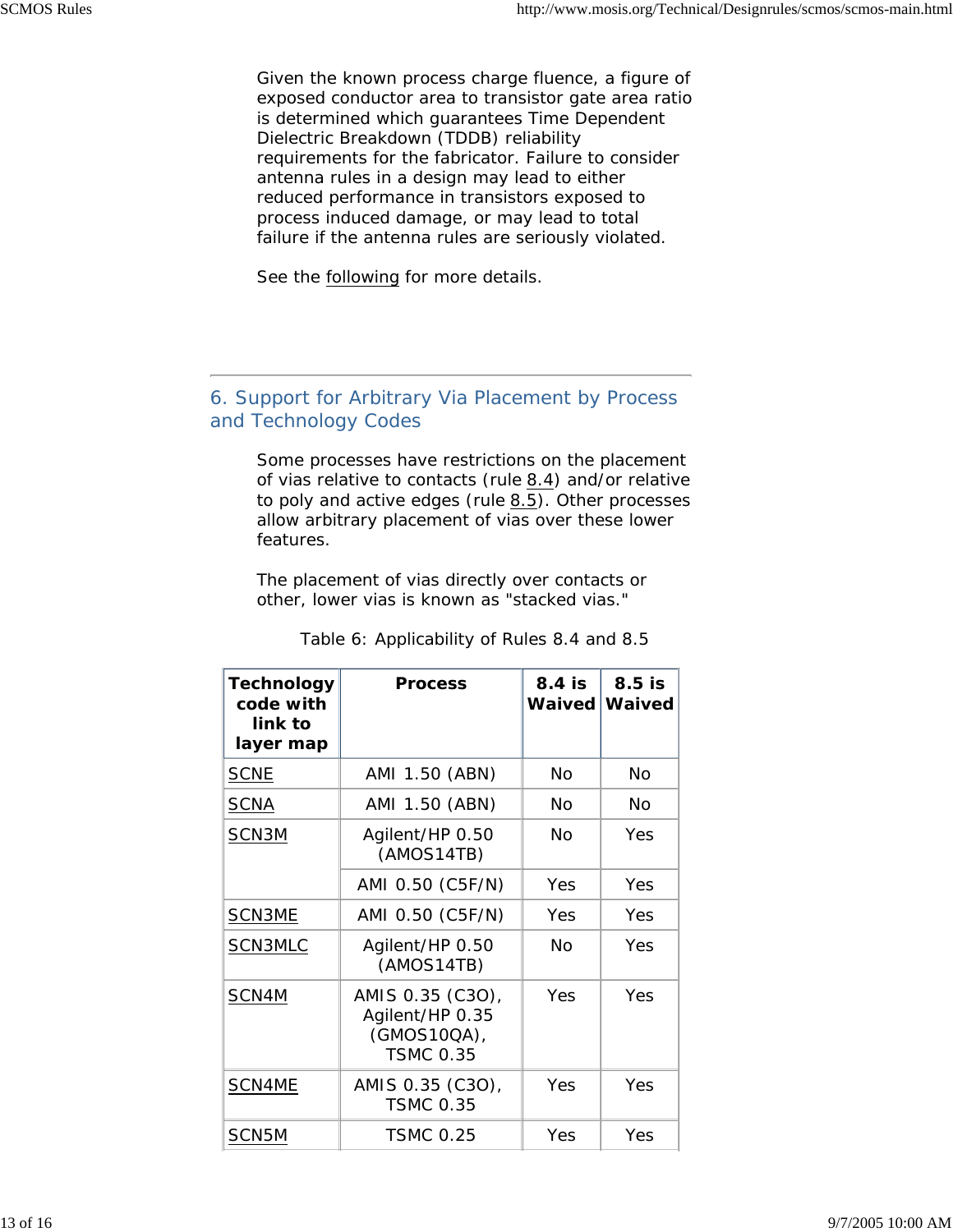| SCN6M | <b>TSMC 0.18</b> | Yes | 'es |
|-------|------------------|-----|-----|
|       |                  |     |     |

#### 7. Half-lambda grid submissions

MOSIS Scalable design rules require that layout is on a 1/2 lambda grid. Any other gridding information may change without warning. We will accept and process a design regardless of its actual grid (as though it were completely design-rule legal) using the standard "recipe" for that design rule set.

The fracture process puts all its data onto a grid. As an example, the mask grid size in the case of the AMI 1.50 micron process is 0.05 micron on the critical layers (P1, P2 and Active) and 0.10 micron on the others, and all points in your layout that do not fall onto these grid points are "snapped" to the nearest grid point. Obviously, half a grid is the largest snap distance, applied to points that fall neatly in the middle.

#### 8. XP Layer

MOSIS has defined an optional layer (called XP in CIF and numbered 26 in GDSII) to help users tell MOSIS which pads are to be bonded and which are not. The bonding pad layer is named "XP" in all SCMOS technologies. This optional layer lets you call out only those glass cuts that you want MOSIS to use in bonding your project. This allows you to have probe pads within 600 micrometers  $(-25)$ mils) of the project edge, which MOSIS will not attempt to bond out.

Geometry on layer XP is used solely to help generate bonding diagrams. It has absolutely no influence on chip fabrication.

#### MOSIS XP and Pad Layer Checks:

MOSIS discovers the bonding pads in a project as follows:

A. If there is any layout on layer XP, MOSIS assumes that each rectangle on that layer - either a box (B) or a polygon (P) -- that is at least 70 µm x 70 µm and within 600 micrometers of the project edge represents a bonding pad position.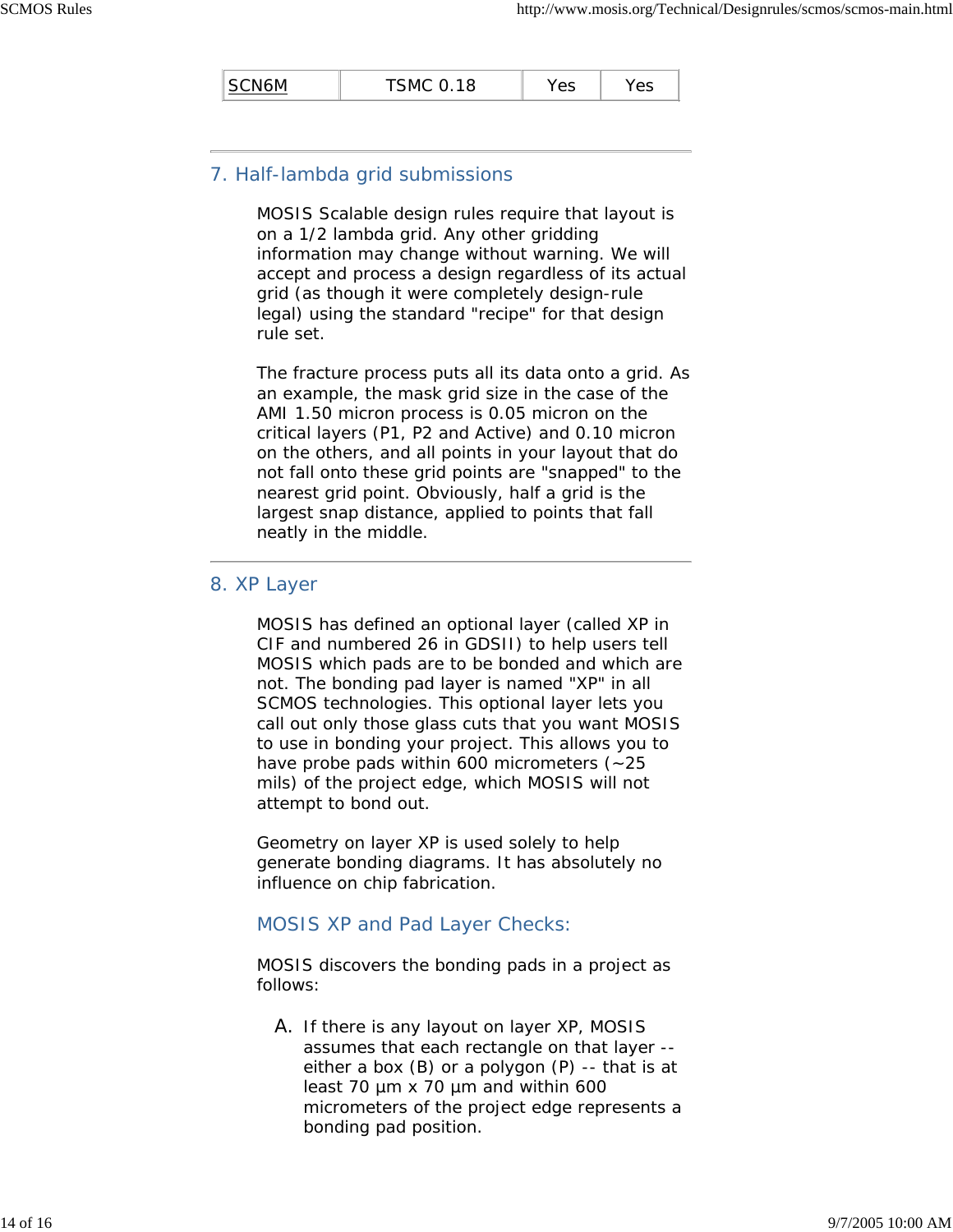- B. If there is no layout on layer XP, MOSIS assumes that the distinct boxes (B) (but not polygons) of reasonable size and within 600 micrometers of the project edge - not overlapping and not touching - on the overglass cut layer represent bonding pad positions.
- C. MOSIS checks that all declared bonding pads (in layer XP) have a glass cut feature under them. A project without these features will be rejected, and the user will receive the message: "Bonding marks (layer XP) without passivation cuts are not allowed."
- D. MOSIS verifies that there is a metal pad under each bonding pad and will reject any project that does not have metal under glass cuts with the error message: "Bonding passivation cuts found without metal pads underneath."
- E. If you use the XP layer, MOSIS will not look at your glass cut layer to find your bonding pads. Therefore, be sure that the layout on this layer is correct, since the bonding diagram is generated based on these (presumed) bonding pads.

#### References

[1] C. Mead and L. Conway, *Introduction to VLSI Systems*, Addison-Wesley, 1980

[2] Cadence Design Systems, Inc./Calma. *GDSII Stream Format Manual*, Feb. 1987, Release 6.0, Documentation No. B97E060

[3] N. H. E. Weste and K. Eshraghian, *Principles of CMOS VLSI Design: A System Perspective*, Addison-Wesley, 2nd edition, 1993

Related Links

- **•** Fabrication Schedule
- Customer Support
- **MOSIS Products**